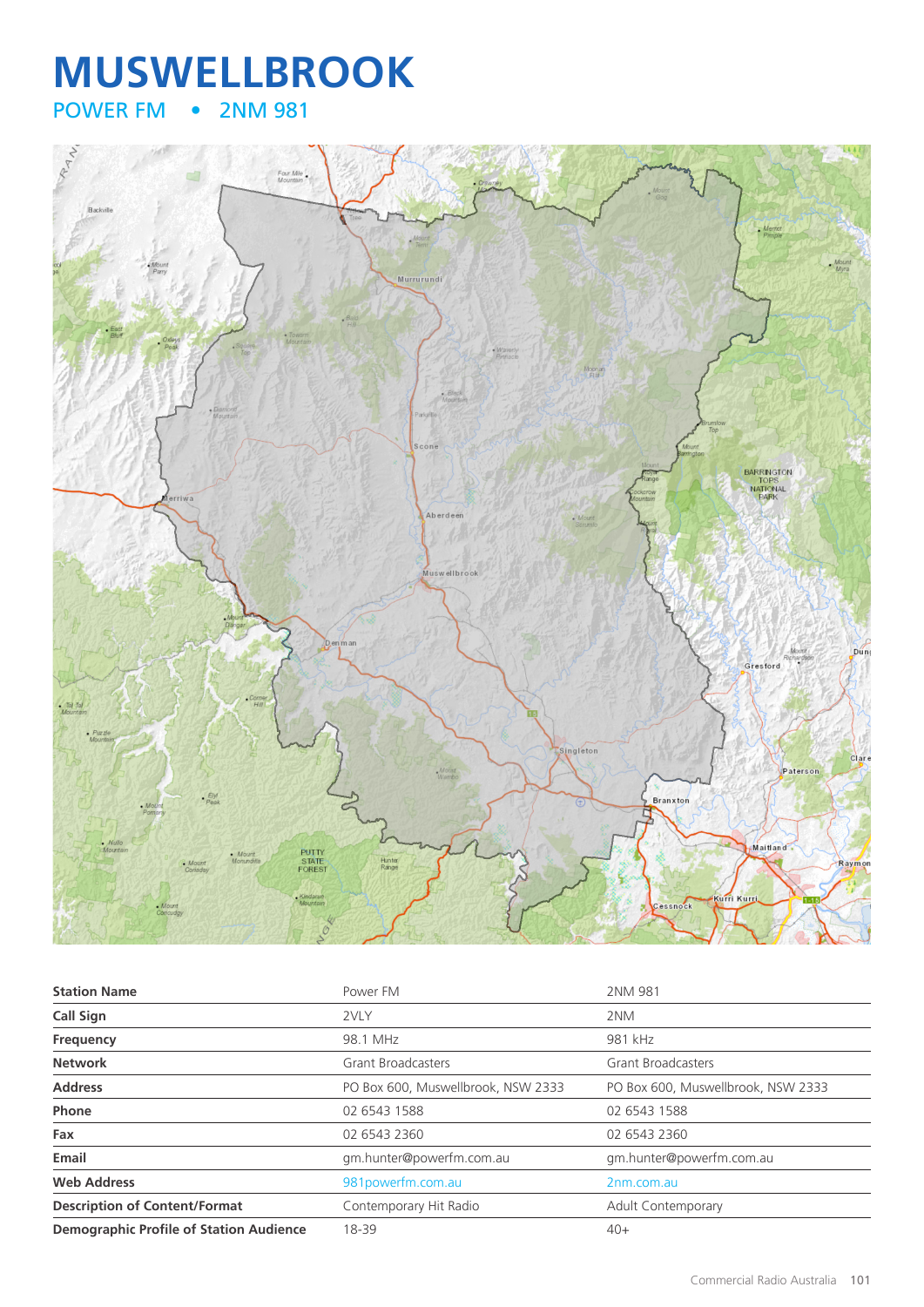## **MUSWELLBROOK**

Muswellbrook, Singleton and Scone make up the region commonly referred to as the Upper Hunter and is approximately 130 kilometres from Newcastle and 285 kilometres from Sydney. All three centres are close to the Hunter River with the New England Highway, to Sydney and or Brisbane, running through the heart of each town.

In comparison to the 2011 census, the population of the radio licence area for the Hunter Valley has increased by 1.38% to 59,239. Over 48% of the population is aged over 40 years. The birthplace for 86% of the population was Oceania including Australian, New Zealander, Indigenous and Islander persons.

There is a large range of educational institutions that cater for the different needs of the community. Of the 11,598 people attending an educational institution, 49% were either in infants or primary school; 33% were in secondary school; 10% at TAFE and 8% at University or another tertiary institution. Of the 20,698 people who already have a tertiary qualification, 23% have a degree and 77% have a certificate, diploma or another tertiary qualification.

The area has a high proportion of home ownership. Of the total dwellings (21,044), 32% of dwellings are owned outright and 34% are mortgaged. Private rental properties represent 26% of total dwellings.

18% of the total households (20,745) have a household income range between \$21,000 – \$41,999pa; 21% between \$42,000 – \$77,999pa and 11% between \$78,000 – \$103,999pa.

All major banks, car dealers, fast-food restaurants and an extensive selection of national retail and chain stores are represented in the Upper Hunter.

#### **AGRICULTURE**

The Hunter Valley is best known for its wineries. There are over 5 hundred hectares of grapes in the area. The Upper Hunter is the home of Rosemount and Arrowfield Wines as well as a number of boutique wineries producing Chardonnays, Shiraz, Cabernets and Semillons.

The area also has a well-established dairy and beef cattle industry. The farms in the area support over 182 thousand beef cattle, 8 thousand dairy cattle and over 158 thousand sheep and lambs.

The equine industry has played as important role in the development of the area; there are a number of horse studs in the area, including the Irish Stud "Coolmore", and the "Emirates Park Stud".

#### EMPLOYMENT

The majority (59%) of the labour force of 28,647 is employed full time. The main industries of employment are:

- Mining;
- Wholesale Trade/Retail Trade/Accommodation and Food Services; and
- Education and Training/Health Care and Social Assistance.

Coal and coal mining has had a long history in the Hunter and has ensured that many residents of the area have, or are working in the mines.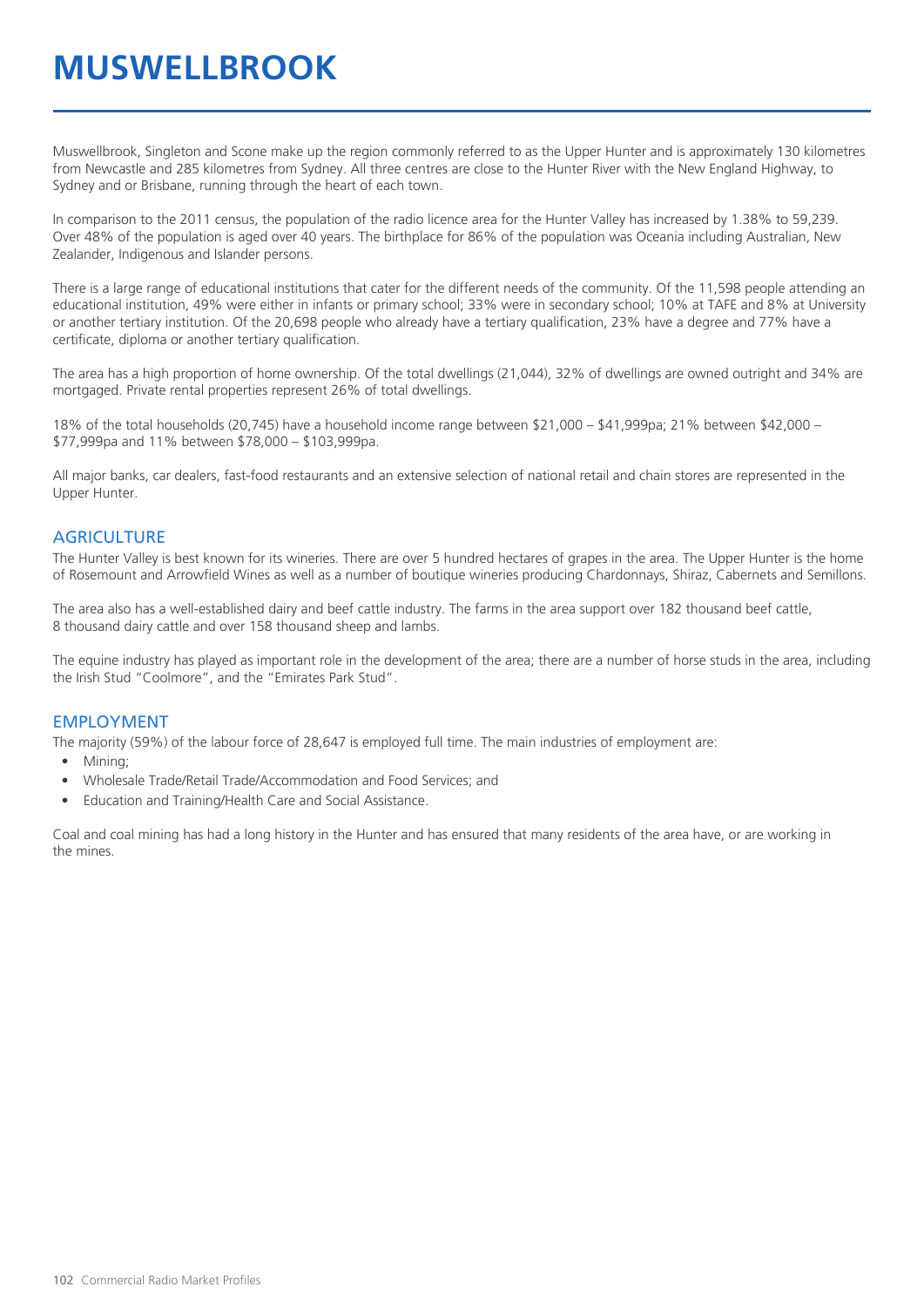# **MUSWELLBROOK**

## AGE COHORTS

| Age                          | Male   | Female | Total  | <b>Market</b><br>population |
|------------------------------|--------|--------|--------|-----------------------------|
| 10+ years                    | 25,868 | 24,872 | 50,740 | 85.65%                      |
| 0-9 years                    | 4,282  | 4,217  | 8,499  | 14.35%                      |
| $10-17$ years                | 3,167  | 3,031  | 6,198  | 10.46%                      |
| 18-24 years                  | 2,511  | 2,094  | 4,605  | 7.77%                       |
| $25-39$ years                | 5,638  | 5,562  | 11,200 | 18.91%                      |
| 40-54 years                  | 6,246  | 6,182  | 12,428 | 20.98%                      |
| 55-64 years                  | 3,933  | 3,610  | 7,543  | 12.73%                      |
| 65-74 years                  | 2,864  | 2,568  | 5,432  | 9.17%                       |
| $75+$ years                  | 1,509  | 1,825  | 3,334  | 5.63%                       |
| Total 2011 population        | 29,810 | 28,621 | 58,431 |                             |
| <b>Total 2016 population</b> | 30,150 | 29,089 | 59,239 | 100%                        |
| % change 2011-2016           |        |        | 1.38%  |                             |

#### LABOUR FORCE

| <b>Employment classification</b> | Total  | Labour force |
|----------------------------------|--------|--------------|
| Full-time employed               | 17,022 | 59.42%       |
| Part-time employed               | 8.291  | 28.94%       |
| Not stated employed              | 1.562  | 5.45%        |
| Unemployed                       | 1.772  | 6.19%        |
| <b>Total labour force</b>        | 28,647 | 100%         |

## HOUSEHOLD INCOME

| Income range (pa)       | <b>Total</b> | Occupied<br>dwellings |
|-------------------------|--------------|-----------------------|
| $$0 - $7,749$           | 396          | 1.91%                 |
| $$7,750 - $20,999$      | 1,037        | 5%                    |
| $$21,000 - $41,999$     | 3,830        | 18.46%                |
| $$42,000 - $77,999$     | 4,389        | 21.16%                |
| $$78,000 - $103,999$    | 2,273        | 10.96%                |
| $$104,000 - $129,999$   | 2,374        | 11.44%                |
| $$130,000 - $155,999$   | 1,395        | 6.72%                 |
| $$160,000 - $181,999$   | 876          | $4.22\%$              |
| $$182,000 - $207,999$   | 680          | 3.28%                 |
| $$208,000+$             | 1,287        | $6.2\%$               |
| Not stated              | 2,208        | 10.64%                |
| <b>Total households</b> | 20,745       | 100%                  |

#### FAMILY STRUCTURE

| <b>Type of family</b>         | Total  | <b>Total families</b> |
|-------------------------------|--------|-----------------------|
| Couple families - Children    | 6,807  | 44.03%                |
| Couple families - No children | 6.177  | 39.95%                |
| Single parents                | 2.359  | 15.26%                |
| Other families                | 117    | 0.76%                 |
| <b>Total families</b>         | 15,460 | 100%                  |

## **OCCUPATION**

| <b>Employment classification</b>                                     | <b>Total</b> | <b>Occupations</b> |
|----------------------------------------------------------------------|--------------|--------------------|
| Managers/Professionals                                               | 6,853        | 25.6%              |
| Technicians & trade workers/<br>Community & personal service workers | 7,325        | 27.37%             |
| Clerical & administrative workers                                    | 2,768        | 10.34%             |
| Sales workers                                                        | 2,011        | 7.51%              |
| Machinery operators & drivers/Labourers                              | 7.427        | 27.75%             |
| Not stated                                                           | 383          | 1.43%              |
| <b>Total</b>                                                         | 26,767       | 100%               |

#### INDUSTRY

| Industry                                                                                                      | Total  | Workforce |
|---------------------------------------------------------------------------------------------------------------|--------|-----------|
| Agriculture, forestry & fishing                                                                               | 2,633  | 9.89%     |
| Mining                                                                                                        | 4.949  | 18.58%    |
| Manufacturing/Electricity, gas, water &<br>waste services/Construction                                        | 3,630  | 13.63%    |
| Wholesale trade/Retail trade/<br>Accommodation & food services                                                | 4.549  | 17.08%    |
| Transport, postal & warehousing/<br>Information, media & communications                                       | 953    | 3.58%     |
| Financial & insurance services/<br>Rental hiring & real estate services/<br>Administration & support services | 1.462  | 5.49%     |
| Professional scientific & technical services                                                                  | 869    | 3.26%     |
| Public administration & safety                                                                                | 1,389  | 5.22%     |
| Education & training/Health care &<br>social assistance                                                       | 3,911  | 14.68%    |
| Arts & recreation services                                                                                    | 206    | 0.77%     |
| Other services                                                                                                | 1,051  | 3.95%     |
| Not stated                                                                                                    | 1,032  | 3.87%     |
| Total                                                                                                         | 26,634 | 100%      |

#### ANNUAL HOUSEHOLD EXPENDITURE

| <b>Product or service</b>            | $$000's$ (pa) |
|--------------------------------------|---------------|
| Food & non-alcoholic beverages       | 272,643       |
| Alcoholic beverages                  | 36,904        |
| Clothing & footwear                  | 50,484        |
| Household furnishings & equipment    | 72,624        |
| Furniture & floor covering           | 24,496        |
| Household appliances                 | 17,504        |
| Household services & operation       | 55,942        |
| Medical care & health expenses       | 95,543        |
| Motor vehicle purchase               | 62,749        |
| Motor vehicle running costs          | 156,615       |
| Recreation                           | 198,890       |
| Recreational & educational equipment | 50,396        |
| Holidays                             | 93,077        |
| Personal care                        | 32,925        |